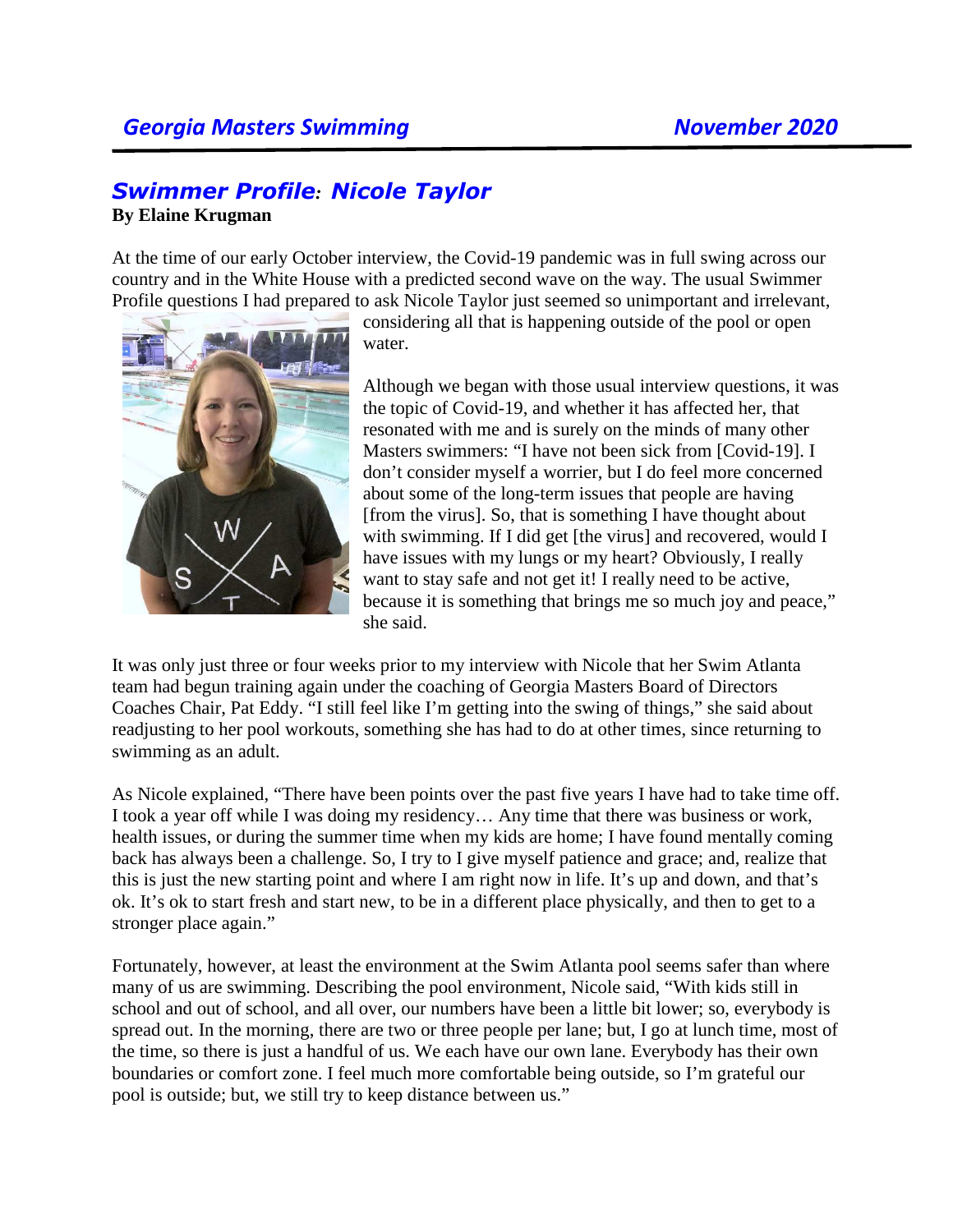On average, this seven-year United States Masters Swimming (USMS) member swims three times per week, averaging 3,500 – 4,000 yards per workout. In addition, she runs and bikes on and off; and, she joined a boot camp this fall.

All of this gets juggled In between being a wife and a mom to her kids, ages nine and eleven. In addition, Nicole works as a hospital chaplain. Two years ago, she worked at it full time while doing a residency at Northside Hospital, so it left her no time to compete at swim meets. The year prior, however, this distance swimmer competed at the St.Nick's SCM Invitational and landed 5<sup>th</sup> in the 2017 USMS Top Ten (women's 35-39 age group), in the 800 Meter Freestyle.

When Nicole first returned to swimming in 2013, after being away from the sport since high school, she didn't have any goals in mind. As she remembered, "I feel like I'm kind of competitive, but I realized pretty quickly that there wasn't going to be getting back to any kind of high school shape again. It was more like, ok, let's just have fun." Rather than setting time goals, Nicole worked on just gradually increasing her speed and endurance.

What lured this exercise enthusiast back in the pool was a convenient set of circumstances. "At the time, I was on staff at [Mt. Bethel United Methodist Church], and when the church bought the property that Swim Atlanta began using, I was like, "Oh my gosh. They have a Master's team? How cool is that?!"

The close proximity of the pool led her to train with Pat Eddy, a distance swimmer who inspires other swimmers in that direction. As a result, Nicole has taken a liking to open water and competes at the Georgia Open Water Meet and Swim Across America each year. She was disappointed that both meets had to be canceled this year, especially since those are experiences she shares with her oldest child. "My daughter, who is eleven, she's swimming for Swim Atlanta. One of the things I have enjoyed about getting back into swimming again is swimming with her. We did the Georgia Games [Open Water Meet] together and Swim Across America together," she said.

In the future, Nicole has additional open water dreams. "I would love to be able to do some more open water swimming and longer distances," adding with a laugh that the big goal on her "bucket list" is to do the Swim From Alcatraz, the famous 2-mile swim in the cold waters of San Francisco Bay. Why? Because she wants the t-shirt!

What is it about swimming, in addition to the "cool" t-shirts, that draws this happy Swim Atlanta member to the pool and open water events? "Just the feeling of working out is a great feeling. Swimming, I love! I just love to exercise, I love to feel my body move; and, to get stronger and feel healthy. I guess it goes hand-in-hand, but with that, it has been a great emotional stress relief for me. My job can be very high stress, and the pool is always the place where I can go into my own head and work through things and challenge myself; but, I don't have the outside forces or pressures or things to deal with. It's where I can push myself or just relax and enjoy the water."

"I love having a place to connect with other people with whom I share an interest; and, be able to come together, encourage each other, laugh and have fun at a place that is separate from work